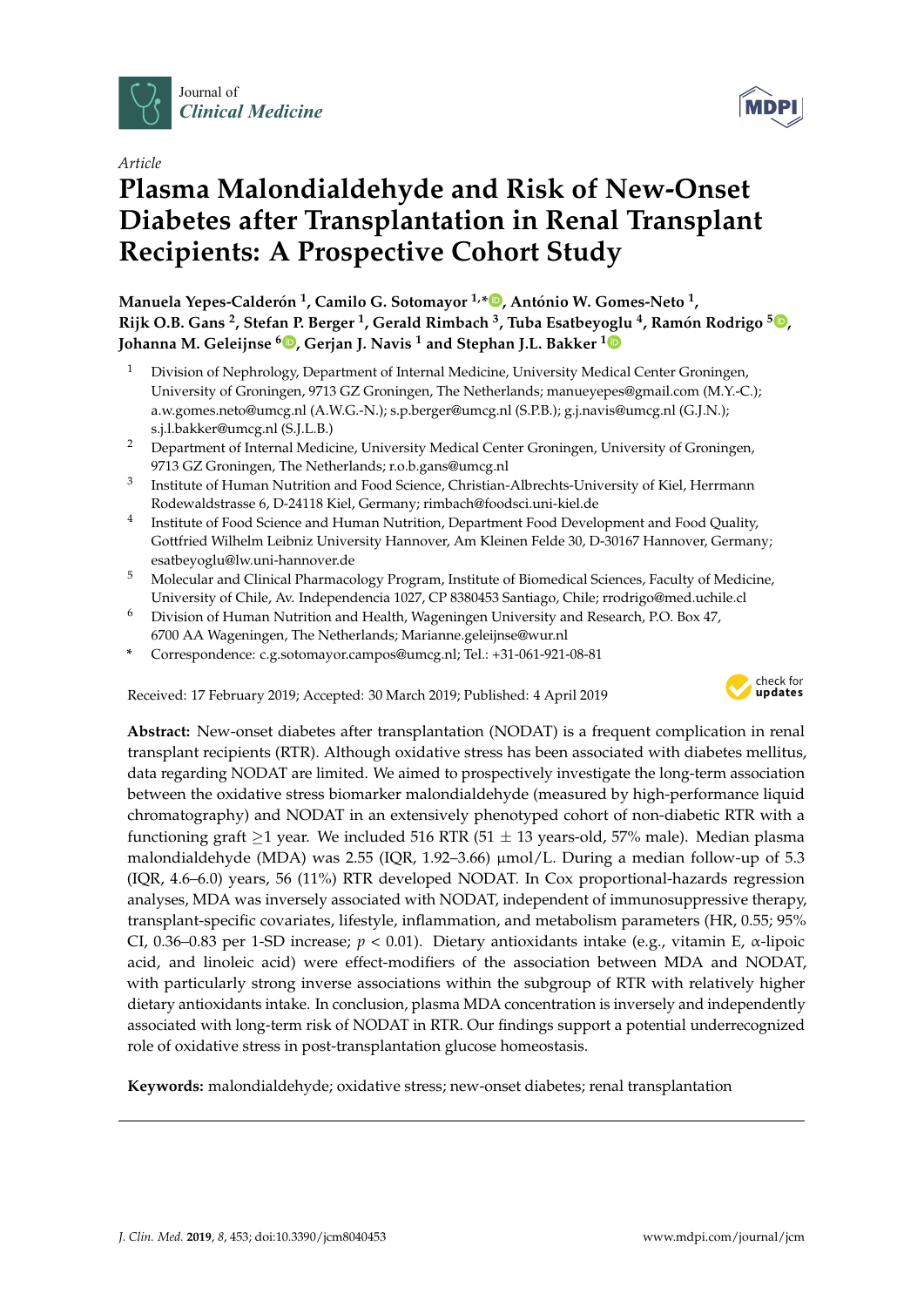#### **1. Introduction**

New-onset diabetes after transplantation (NODAT) is a major metabolic complication of solid organ transplantation, with a reported incidence of up to 50% [\[1\]](#page-9-0). Consequences of NODAT are detrimental for renal transplant recipients (RTR) as it is associated with reduced recipient survival, increased rate of cardiovascular events, and impaired graft survival in the long term [\[2,](#page-9-1)[3\]](#page-9-2). In the era of high-dose steroid regimens, twelve-months cumulative incidence of NODAT was significantly higher, and the main risk factor identified for the occurrence of NODAT was immunosuppressant therapy  $[3]$ . However, with new cyclosporine-based and tacrolimus-based regimens  $[1,4]$  $[1,4]$ , it is well-documented that the largest number of incident cases of NODAT occurred, indeed, after the first year of transplantation [\[4,](#page-9-3)[5\]](#page-9-4), and other agents potentially involved in the long-term pathogenesis of the disease remain to be elucidated. In order to improve the outcomes of RTR, it is of great interest to know which factors contribute to this long-term NODAT development and maintenance [\[2\]](#page-9-1).

Oxidative stress (OS) is a factor that in different studies has been linked with both physiological response to insulin and pathophysiological mechanisms of, e.g., diabetes mellitus; it is also known to be enhanced in RTR when compared to general population [\[6\]](#page-9-5). Higher levels of OS biomarkers, e.g., MDA [\[7\]](#page-9-6), have been found in patients with established diabetes mellitus compared to healthy controls [\[8\]](#page-9-7), and in patients with diabetes-associated complications compared to patients with noncomplicated diabetes [\[9\]](#page-9-8). However, a developing body of evidence has linked oxidative species with insulin signaling  $[10-13]$  $[10-13]$ , and it has been postulated that diabetes mellitus is—to a considerable extent—caused by a failure of the organism to create enough oxidative redox potential [\[14\]](#page-9-11). There is, nevertheless, only limited data relating OS with insulin resistance in prediabetes states [\[15\]](#page-9-12). Furthermore, to the extent of our knowledge, no longitudinal studies have aimed to study the association between OS biomarkers and long-term incidence of diabetes, which makes it difficult to foresee whether OS biomarkers may prospectively be associated with positive or negative outcomes regarding glucose metabolism outcomes.

In post-transplantation setting, less evidence is available regarding the role of OS on glucose homeostasis. Indeed, the long-term prospective association of systemic OS and the development of NODAT has not been explored. The primary objective of the present study was set to test the hypothesis that post-transplantation OS is associated with the development of NODAT. Furthermore, by considering evidence reporting an effect of dietary antioxidant intake on the development of type 2 diabetes and NODAT [\[16,](#page-9-13)[17\]](#page-9-14), we aimed to assess whether the potential association of MDA with NODAT may be modified by regular dietary antioxidant fatty acids intake. Finally, we investigated whether OS is associated with the secondary end-points of long-term all-cause mortality, cardiovascular mortality, and graft failure.

### **2. Materials and Methods**

#### *2.1. Study Design and Patient Population*

In this prospective cohort study, all adult RTR with a functioning graft for at least one year who visited the outpatient clinic at the University Medical Center of Groningen (The Netherlands) between November 2008 and May 2011 were considered eligible to participate. Baseline data was obtained at least one year after transplantation with a median of five years. We excluded RTR with diabetes mellitus at baseline or before transplant (defined as fasting plasma glucose ≥126 mg/dL (7.0 mmol/L) and/or use of glucose lowering drugs) (*n* = 173); also patients who underwent combined pancreas-kidney transplantation (*n* = 5) or whose plasma MDA concentration measurement at baseline was missing (*n* = 12), resulting in 516 RTR eligible for statistical analyses. The patients were followed-up until 1 April 2014. Collection of these data was ensured by the continuous surveillance system of the outpatient clinic of our university hospital and close collaboration with affiliated hospitals. Follow-up was performed according to the guidelines of the American Society of Transplantation [\[18\]](#page-9-15).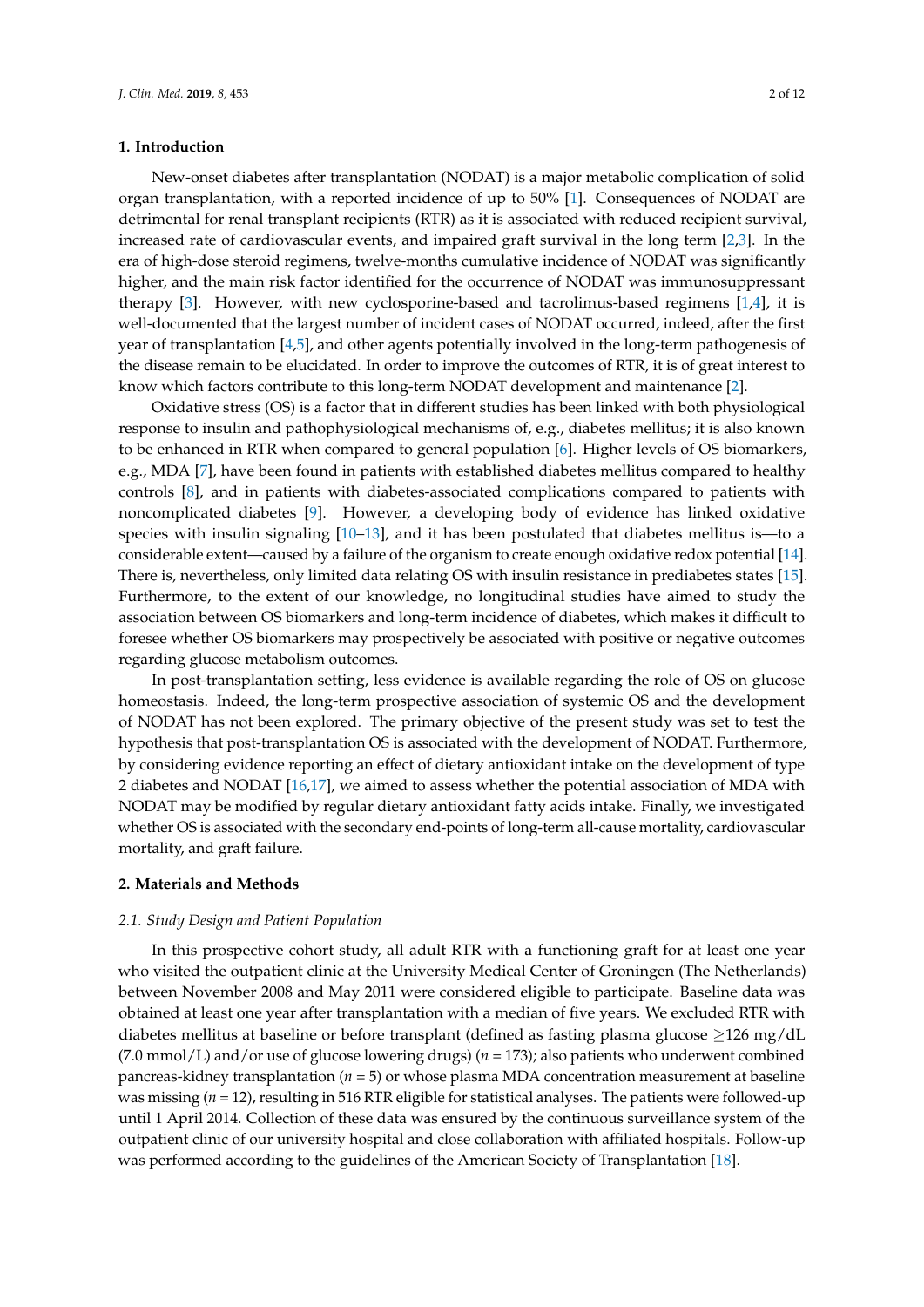The primary end-point of the current study was the long-term development of NODAT. Secondary end points were all cause-mortality, cardiovascular mortality, and graft failure. No participants were lost due to follow-up. The current study was approved by the institutional review board (METc 2008/186) and adhered to the Declarations of Helsinki and Istanbul.

#### *2.2. Data Collection*

Baseline data was collected during a visit to the outpatient clinic, following a detailed protocol described elsewhere [\[19\]](#page-9-16). Anthropometric measurements were taken while participants wore indoor clothing without shoes. Systolic blood pressure (SBP) and diastolic blood pressure (DBP) were measured using a semiautomatic device (Dinamap1846; Critikon, Tampa, FL, USA) every minute for 15 min, following a strict protocol as described before [\[20\]](#page-10-0).

Three questionnaires were administered to patients: first, the Short QUestionnaire to ASsess Health-enhancing physical activity (SQUASH) score for information about the daily physical activity [\[21\]](#page-10-1). Second, a questionnaire regarding smoking behavior to classify patients as current, previous or never smokers. Third, a semiquantitative self-administered food frequency questionnaire (FFQ) of 177 items to collect information on dietary intake during the past month. The FFQ was developed at Wageningen university, previously validated for our population, and it has been updated several times [\[22\]](#page-10-2). Number of servings was recorded in natural units (e.g., slice of bread) or household measures (e.g., a teaspoon). Subsequently, all dietary data were converted into total energy and nutrient intake per day, using the Dutch Food Composition Table 2006 [\[23\]](#page-10-3). Specific nutrient intakes were adjusted for total energy intake according to the residual method [\[24\]](#page-10-4).

Of note, except for discouraging excess sodium intake and encouraging weight loss in overweight individuals, no specific dietary counseling was included, nor was dietary recommendation regarding antioxidant fatty acids intake or supplementation advised to the study subjects. Other relevant recipient and transplant information was extracted from the Groningen Renal Transplant Database, as described in detail before [\[25\]](#page-10-5).

#### *2.3. Measurements and Definitions*

Fasting blood samples and complete 24-hour urine collection were taken at baseline. Serum creatinine was determined by using the Jaffe reaction (MEGA AU510; Merck Diagnostica, Darmstadt, Germany); plasma glucose by the glucose oxidase method (YSI 2300 Stat Plus; Yellow Springs Instruments, Yellow Springs, OH, USA); total cholesterol by the cholesterol oxidase-phenol aminophenazone method (MEGA AU510); HDL cholesterol by the cholesterol oxidase-phenol aminophenazone method on a Technicon RA-1000 (Bayer Diagnostics, Mijdrecht, the Netherlands); and plasma triglycerides by the glycerol-3-phosphate oxidase-oxidase method (YSI 2300 Stat Plus). LDL cholesterol was calculated by using the Friedewald equation; estimated glomerular filtration rate (eGFR) by the serum creatinine based Chronic Kidney Disease EPIdemiology collaboration equation (CKD-EPI) [\[26\]](#page-10-6); and the cumulative dose of prednisolone as the sum of the maintenance dose of prednisolone from transplantation until baseline. Plasma MDA concentration was chosen as the biomarker of OS because it has been used before in studies regarding pathologies of the glucose metabolism [\[8](#page-9-7)[,9\]](#page-9-8); it was measured by high-performance liquid chromatography with a photodiode array detector as described by Faizan et al. to improve the sensitivity offered by spectrophotometrically methods [\[27\]](#page-10-7).

NODAT was defined according to the International Expert Panel recommendations based on the 2003 American Diabetes Association criteria [\[28\]](#page-10-8) and the HbA1c criterion proposed by the International Expert Panel of the international consensus meeting on post transplantation diabetes mellitus [\[29\]](#page-10-9). The diagnosis was made with the fulfillment of one or more of the following: symptoms of diabetes (classic symptoms, including polyuria, polydipsia, and unexplained weight loss) plus random plasma glucose concentration  $\geq$ 200 mg/dL (11.1 mmol/L); fasting plasma glucose  $\geq$ 126 mg/dL (7.0 mmol/L); plasma HbA1c  $\geq$  6.5%; or use of glucose-lowering medication. If fasting plasma glucose was elevated, a confirmatory laboratory test was performed, after which the diagnosis of NODAT was made.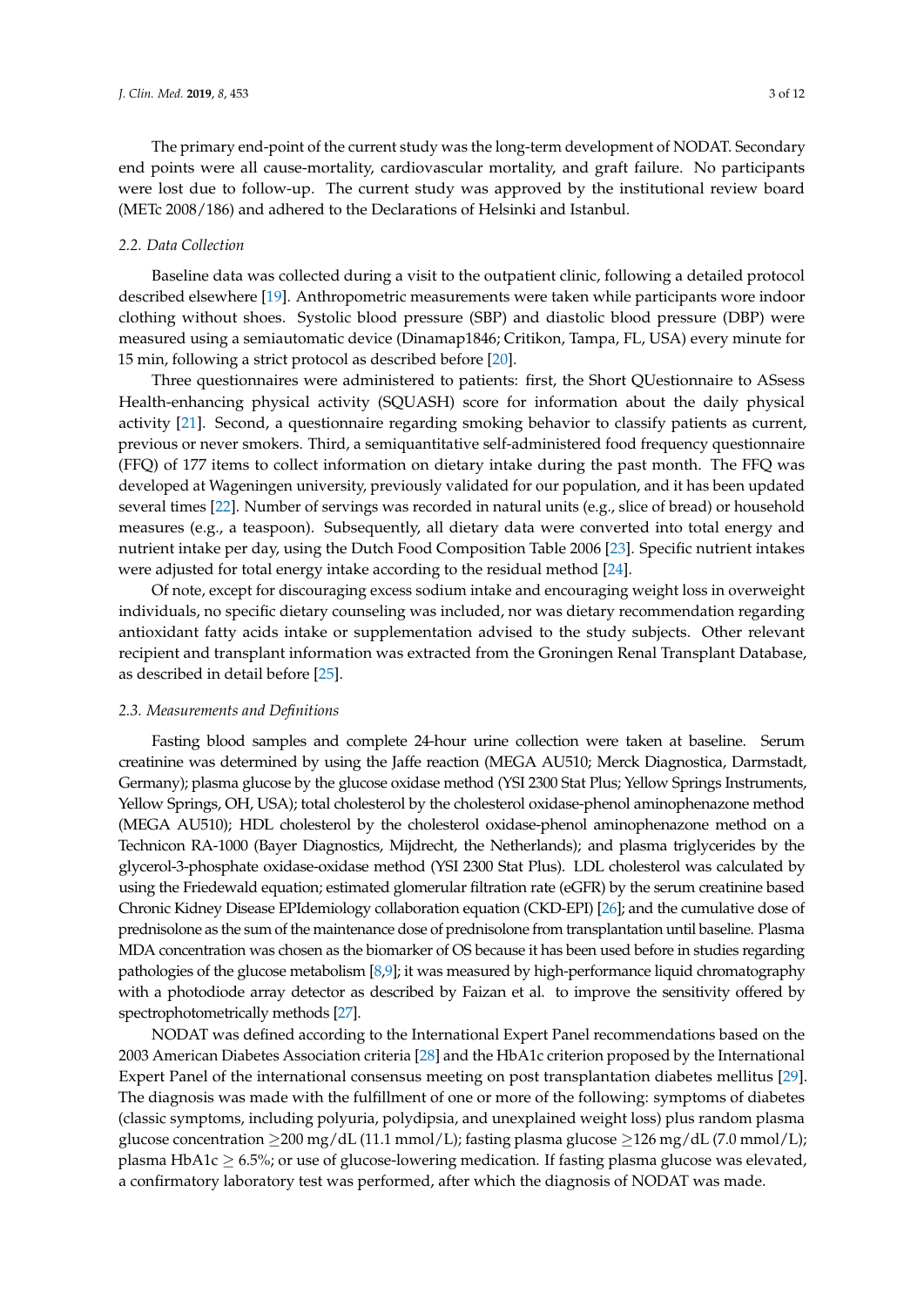Cardiovascular death was defined as the principal cause of death being cardiovascular in nature (International Classification of Diseases (ICD)-9 codes 410–447). The cause of death was obtained by linking the number of the death certificate to the primary cause of death as coded by a physician from the Central Bureau of Statistics according to the ICD-9 [\[30\]](#page-10-10). Graft failure was defined as restart of dialysis or retransplantation.

#### *2.4. Statistical Analyses*

Data analyses, computations, and graphs were performed with SPSS 22.0 software (IBM Corporation, Chicago, IL, USA), R version 3.2.3 software (The R-Foundation for Statistical Computing, Vienna, Austria), and GraphPad Prism version 7 software (GraphPad Software, San Diego, CA, USA).

For descriptive statistics data are presented as mean  $\pm$  standard deviation (SD) for normally distributed data, and as median (interquartile range (IQR)) for variables with a non-normal distribution. Categorical data are expressed as number (percentage). Crude and age, sex, and eGFR-adjusted linear regression analyses were performed to examine the association of baseline characteristics with circulating MDA. Residuals were checked for normality and natural log-transformed when appropriate. In order to study in an integrated manner which baseline variables were independently associated with and were determinants of circulating MDA, we performed stepwise backwards multivariable linear regression analyses. For inclusion and exclusion in these analyses, *p*-values were set at 0.2 and 0.05, respectively.

NODAT development was visualized by Kaplan–Meier curves according to tertiles of plasma MDA concentration, with statistical significance among curves tested by log-rank (Mantel–Cox) test. The prospective association of plasma MDA concentration with the different outcomes was assessed through Cox regression analyses. We first performed crude analyses followed by additive adjustments for demographic and anthropometric factors (age, sex, and BMI) in model 1; metabolism-related variables (glucose, HbA1c, and HDL cholesterol) in model 2; lifestyle characteristics (current smoking, alcohol intake, and SQUASH score) in model 3; transplantation-related data (transplant vintage and eGFR) in model 4; immunosuppressive therapy (prednisolone dose and use of calcineurin inhibitors) in model 5; and inflammation (high sensitivity C-reactive protein (hs-CRP)) in model 6. NODAT and graft failure were censored at the date of last follow-up or death. Models were checked for the fulfillment of the assumptions of Cox regression analysis. The assumptions were met.

Furthermore, we performed prespecified analyses in which we tested for potential effect-modification by dietary intake of antioxidant fatty acids using multiplicative interaction terms over the fully adjusted model. In case of significant effect-modification, we proceeded with stratified prospective analyses for the concerned variable. Cut-off points of originally continuous variables used in the stratified analyses were determined so they would allow for an as much as possible similar number of events in each subgroup, and thus allow for similar statistical power for the assessment of the primary association under study (MDA concentration and NODAT) in each subgroup after stratification of the overall population. Since the number of events was reduced in each subgroup these analyses were adjusted analogous to model 3 of the overall prospective analyses to avoid overfitting. Also, since the dietary intake of antioxidant fatty acids could also be a potential confounder, we investigated if adjusting for this variable changed the association between MDA and NODAT.

For all statistical analyses, a statistical significance level of  $p \leq 0.05$  (two-tailed) was used, except for the effect-modification analyses where the significance level was  $p \le 0.1$  (two-tailed) [\[31\]](#page-10-11).

#### **3. Results**

#### *3.1. Baseline Characteristics*

In total 516 RTR (57% men) were included in the analyses with a mean  $\pm$  SD age of 51  $\pm$  13 years. Patients were included at a median of 5.2 (IQR 2.0–12.2) years after transplantation. The median plasma MDA concentration was 2.55 (IQR 1.92–3.66) µmol/L. Baseline characteristics of the overall RTR population are shown in Table [1.](#page-4-0) In crude linear regression analyses, glucose concentration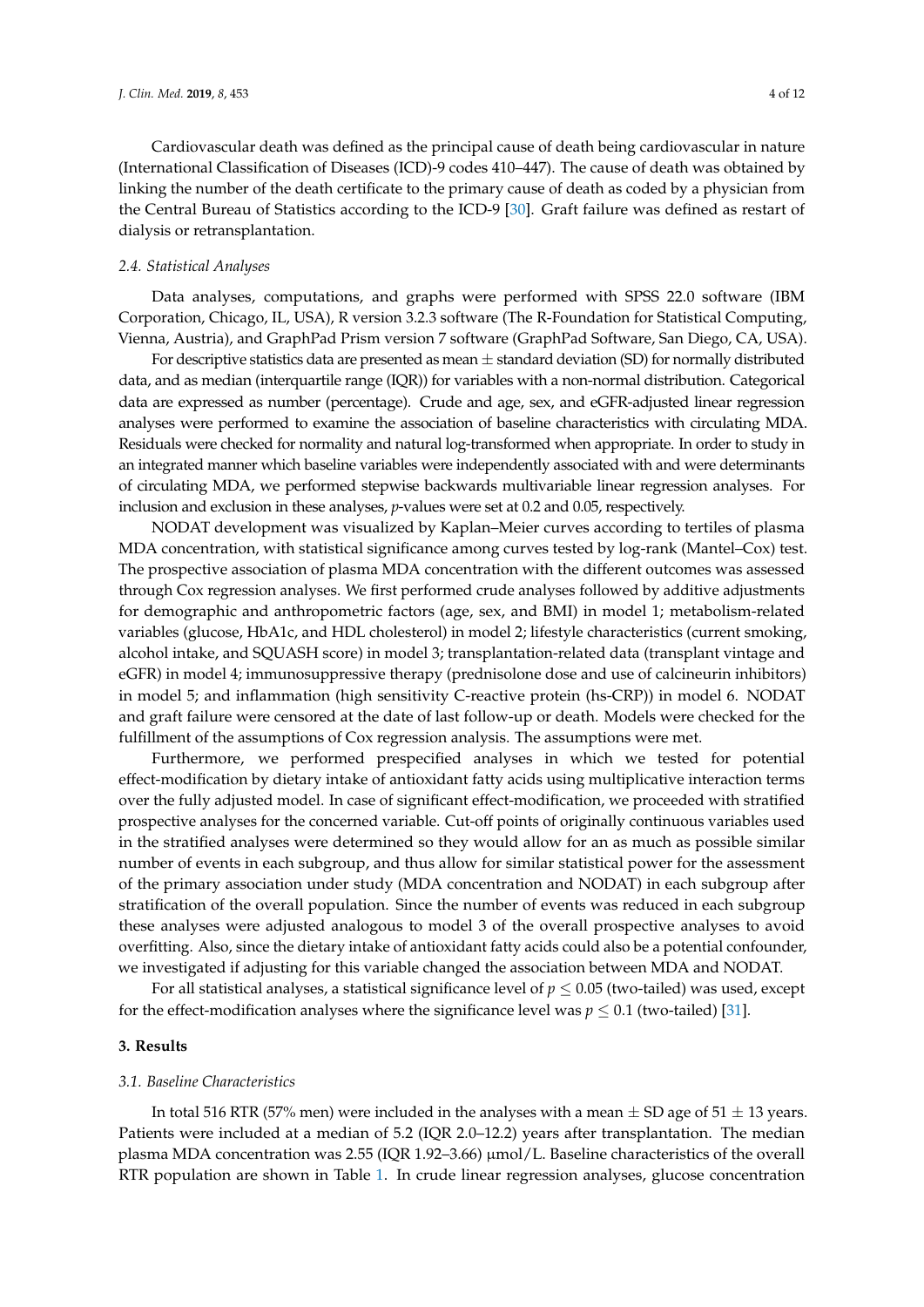had a significant direct association with plasma MDA concentration ( $\beta$  = 0.10,  $p$  = 0.02), which was not modified after adjustment for age, sex, and eGFR. Other variables with significant associations with plasma MDA concentration after adjustment were eGFR ( $β = 0.10$ ,  $p = 0.03$ ) and leucocytes concentration ( $β = 0.10$ ,  $p = 0.03$ ). A final reduced model of baseline variables obtained through backwards linear regression analyses ( $\alpha$  = 0.05) included glucose concentration ( $\beta$  = 0.11,  $p$  = 0.02), eGFR (*β* = 0.08, *p* = 0.09) leucocytes concentration (*β* = 0.10, *p* = 0.03), HDL concentration (*β* = 0.10, *p* = 0.04), and alcohol intake ( $\beta$  = −0.09, *p* = 0.07) (Table [1\)](#page-4-0).

<span id="page-4-0"></span>**Table 1.** Baseline characteristics of the study population and its association with circulating malondialdehyde (MDA) (*n* = 516).

|                                                                     |                         | Plasma MDA, Ln                                 |                                                                   |                                                                    |
|---------------------------------------------------------------------|-------------------------|------------------------------------------------|-------------------------------------------------------------------|--------------------------------------------------------------------|
| <b>Baseline Characteristics</b>                                     |                         | Linear Regression <sup>¥</sup><br>Std. $\beta$ | <b>Adjusted Linear</b><br>Regression <sup>+</sup><br>Std. $\beta$ | <b>Backwards Linear</b><br>Regression <sup>§</sup><br>Std. $\beta$ |
| Plasma MDA, µmol/L                                                  | $2.55(1.92 - 3.66)$     | $\hspace{1.0cm} - \hspace{1.0cm}$              | $\overline{\phantom{0}}$                                          |                                                                    |
| Demographic and anthropometric                                      |                         |                                                |                                                                   |                                                                    |
| Age, years                                                          | $52 \pm 13$             | 0.01                                           | 0.02                                                              |                                                                    |
| Male sex, $n$ (%)                                                   | 292 (57)                | $-0.06*$                                       | $-0.07*$                                                          |                                                                    |
| Weight, kg                                                          | $79.0 \pm 15.4$         | $-0.04$                                        | $-0.01$                                                           |                                                                    |
| Height, cm                                                          | $174 \pm 10$            | $-0.04$                                        | 0.02                                                              |                                                                    |
| BMI, kg/m <sup>2</sup>                                              | $26.0 \pm 4.4$          | $-0.03$                                        | $-0.02$                                                           |                                                                    |
| Waist, cm <sup>a</sup>                                              | $96.4 \pm 13.7$         | $-0.07*$                                       | $-0.05$                                                           |                                                                    |
| Glucose and lipids metabolism                                       |                         |                                                |                                                                   |                                                                    |
| Glucose, mmol/ $L(mg/dL)^b$                                         | $5.16(93) \pm 0.64(11)$ | $0.10**$                                       | $0.11**$                                                          | $0.12**$                                                           |
| HbA1c, $%$ <sup>c</sup>                                             | $5.67 \pm 0.36$         | 0.05                                           | 0.05                                                              |                                                                    |
| Impaired fasting glucose, $n$ (%)                                   | 122 (24)                | $0.06*$                                        | $0.07*$                                                           |                                                                    |
| Total cholesterol, mmol/L                                           | $5.12 \pm 1.11$         | 0.05                                           | 0.05                                                              |                                                                    |
| HDL cholesterol, mmol/L <sup>d</sup>                                | $1.3(1.1-1.7)$          | $0.09**$                                       | $0.06*$                                                           | $0.09**$                                                           |
| LDL cholesterol, mmol/L <sup>d</sup>                                | $3.0 \pm 0.9$           | $-0.04$                                        | $-0.04$                                                           |                                                                    |
| Triglycerides, mmol/L <sup>e</sup>                                  | $1.62(1.21 - 2.16)$     | 0.03                                           | 0.05                                                              |                                                                    |
| Transplantation-related data                                        |                         |                                                |                                                                   |                                                                    |
| Time after transplant, years                                        | $5.2(2.0-12.2)$         | 0.03                                           | 0.02                                                              |                                                                    |
| Living donor, $n$ (%)                                               | 187 (36)                | $0.07*$                                        | $0.07*$                                                           |                                                                    |
| Pre-emptive, $n$ (%)                                                | 92 (18)                 | 0.03                                           | 0.02                                                              |                                                                    |
| Immunosuppressive therapy                                           |                         | $0.06*$                                        | $0.08*$                                                           |                                                                    |
| Acute rejection treatment, $n$ (%)<br>Use of calcineurin inhibitors | 124 (24)                |                                                |                                                                   |                                                                    |
| Tacrolimus, $n$ (%)                                                 | 89 (17)                 | $-0.01$                                        | 0.02                                                              |                                                                    |
| Cyclosporine, $n$ (%)                                               | 194 (38)                | $-0.02$                                        | $-0.01$                                                           |                                                                    |
| Use of proliferation inhibitors                                     |                         |                                                |                                                                   |                                                                    |
| Azathriopine, $n$ (%)                                               | 95(18)                  | 0.01                                           | 0.01                                                              |                                                                    |
| Mycophenolic acid, $n$ (%)                                          | 340 (66)                | 0.03                                           | 0.03                                                              |                                                                    |
| Prednisolone cumulative dose, g                                     | $16.9(5.8-36.3)$        | 0.02                                           | 0.02                                                              |                                                                    |
| Cardiovascular history                                              |                         |                                                |                                                                   |                                                                    |
| History of CV disease, $n$ (%) <sup>t</sup>                         | 204 (40)                | 0.01                                           | 0.01                                                              |                                                                    |
| SBP, mmHg <sup>e</sup>                                              | $135 \pm 17$            | $-0.03$                                        | $-0.01$                                                           |                                                                    |
| DBP, mmHg <sup>e</sup>                                              | $83 \pm 11$             | 0.05                                           | $0.08*$                                                           |                                                                    |
| Use of antihypertensive                                             |                         |                                                |                                                                   |                                                                    |
| medication, $n$ (%)                                                 | 448 (87)                | $-0.05$                                        | $-0.02$                                                           |                                                                    |
| Graft function and inflammation                                     |                         |                                                |                                                                   |                                                                    |
| Serum creatinine, µmol/L <sup>d</sup>                               | 123 (100-159)           | $-0.07*$                                       | $0.12*$                                                           |                                                                    |
| eGFR (CKD-EPI), mL/mind <sup>d</sup>                                | $53 \pm 20$             | $0.10**$                                       | $0.10**$                                                          |                                                                    |
| Protein excretion, g/day                                            | $0.18(0.02 - 0.32)$     | 0.01                                           | 0.04                                                              |                                                                    |
| hs-CRP, mg/L 8                                                      | $1.4(0.6-3.8)$          | < 0.01                                         | < 0.01                                                            |                                                                    |
| Leucocytes, $\times 10^9/L$ <sup>e</sup>                            | $7.8(6.3-9.6)$          | $0.10**$                                       | $0.09**$                                                          | $0.12**$                                                           |
| Nutrition                                                           |                         |                                                |                                                                   |                                                                    |
| Plasma albumin, g/L <sup>d</sup>                                    | $43.3 \pm 3.0$          | 0.002                                          | $-0.003$                                                          |                                                                    |
| Kcal intake, kcal/day h                                             | $2189 \pm 617$          | $-0.002$                                       | 0.01                                                              |                                                                    |
| Fatty acids intake h                                                |                         |                                                |                                                                   |                                                                    |
| n-6 LA, $g$ /day $\wedge$                                           | $15(13-19)$             | 0.03                                           | 0.05                                                              |                                                                    |
| n-6 AA, $g$ /day $\land$                                            | $0.05(0.04 - 0.06)$     | 0.02                                           | 0.02                                                              |                                                                    |
| n-3 ALA, $g$ /day $\land$                                           | $1.25(1.02 - 1.60)$     | 0.01                                           | 0.03                                                              |                                                                    |
| n-3 EPA, $g$ /day $\land$                                           | $0.04(0.01-0.09)$       | 0.05                                           | 0.05                                                              |                                                                    |
| n-3 DHA, $g$ /day $\land$                                           | $0.06(0.03 - 0.13)$     | 0.06                                           | 0.06                                                              |                                                                    |
| Lifestyle                                                           |                         |                                                |                                                                   |                                                                    |
| Current smokers, $n$ (%) <sup>i</sup>                               | 67(13)                  | $-0.01$                                        | 0.002                                                             |                                                                    |
| Alcohol intake, g/day h                                             | 2.92 (0.04-11.52)       | $-0.08*$                                       | $-0.08*$                                                          |                                                                    |
| $SQUASH-score$ , intensity $\times$ hours                           | 5555 (2640-8513)        | $-0.02$                                        | < 0.01                                                            |                                                                    |

\* *p* value < 0.20; \*\* *p* value < 0.05. ¥ Crude linear regression analysis. † Linear regression analysis adjusted for age, sex, and eGFR. § Stepwise backwards linear regression analysis; for inclusion and exclusion in this analysis, *p* Values were set at 0.2 and 0.05, respectively. ~ Excluded from the final model. Data available in:  $a$  499,  $b$  514,  $c$  495,  $d$  455,  $e$ 515, <sup>f</sup> 398, <sup>g</sup> 484, <sup>h</sup> 468, <sup>i</sup> 490 patients. MDA, malondialdehyde; Std. β, standarized B coefficient; eGFR, estimated glomerular filtration rate; CV, cardiovascular; HbA1c, glycosylated hemoglobin; hs-CRP, high-sensitive C-reactive protein; kcal, kilocalories; LA, linoleic acid; AA, arachidonic acid; ALA, α-lipoic acid; EPA, eicosapentaenoic acid;<br>DHA, docosahexaenoic acid. ^ Adjusted for total caloric intake according to the residual method.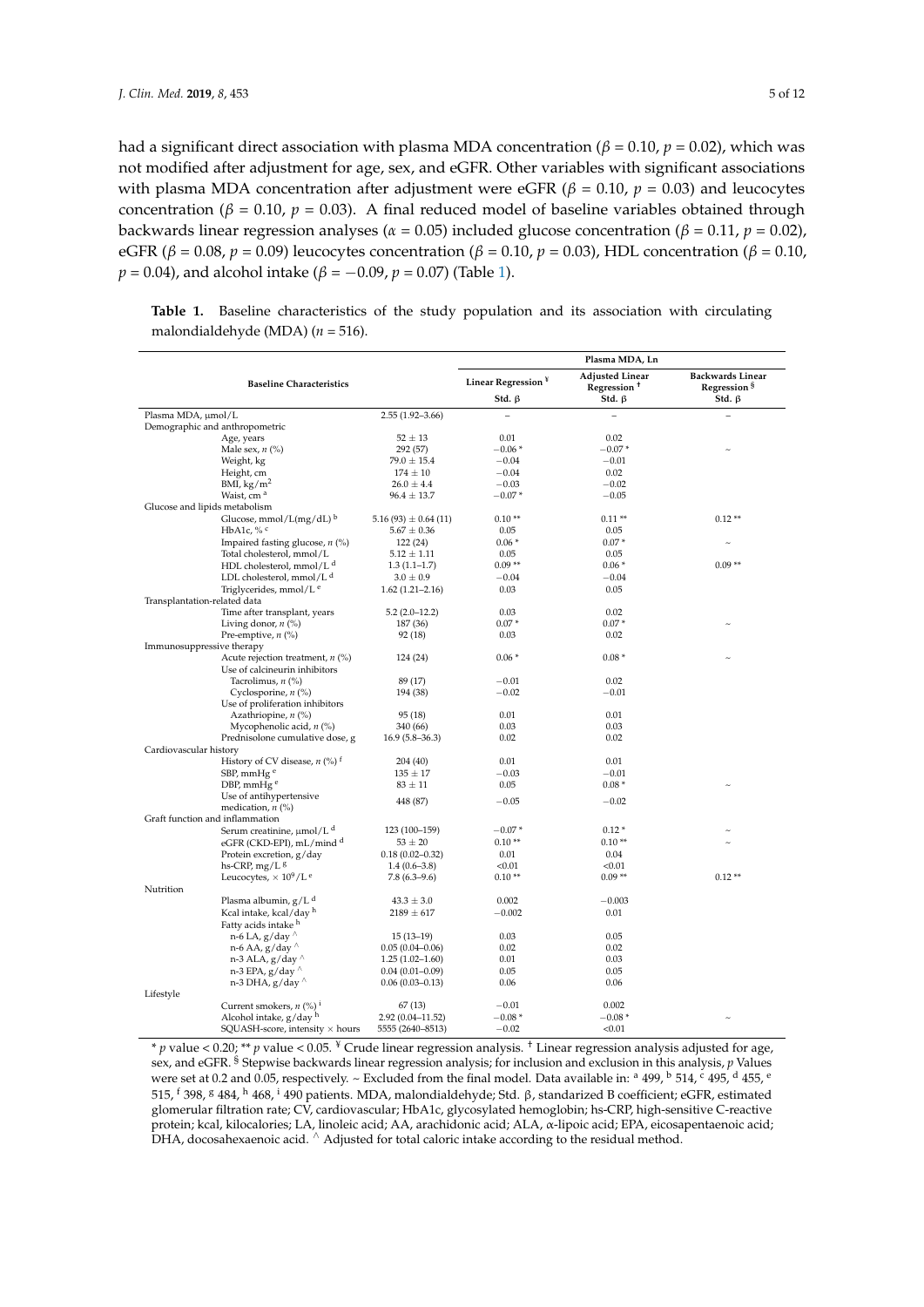### *3.2. Prospective Analyses on NODAT 3.2. Prospective Analyses on NODAT*

During a median follow-up of 5.3 (IQR 4.6–6.0) years, NODAT developed in 56 (11%) RTR. During a median follow-up of 5.3 (IQR 4.6–6.0) years, NODAT developed in 56 (11%) RTR. Kaplan–Meier curves for NODAT development by tertiles of RTRs according to circulating MDA are Kaplan–Meier curves for NODAT development by tertiles of RTRs according to circulating MDA are shown in Figure [1.](#page-5-0) NODAT distribution was significantly different according to the log-rank test  $(p = 0.02)$ . Cox regression analyses showed that plasma MDA concentration is inversely associated with the risk of NODAT (HR, 0.61; 95% CI, 0.41–0.92 per 1-SD;  $p = 0.02$ ). This association was independent of adjustment for demographic and anthropometric factors, metabolism-related variables, lifestyle of adjustment for demographic and anthropometric factors, metabolism-related variables, lifestyle factors, transplantation-related data, immunosuppressive medication, and inflammation (HR, 0.55; factors, transplantation-related data, immunosuppressive medication, and inflammation (HR, 0.55; 95% CI, 0.36–0.83 per 1-SD; *p* < 0.01) (Table [2\)](#page-5-1). 95% CI, 0.36–0.83 per 1-SD; *p* < 0.01) (Table 2).

## 20 Tertile 1 JODAT<sub>(%)</sub> Tertile 2 Tertile 3  $P = 0.02$  $\overline{2}$  $\overline{\mathbf{4}}$  $6\phantom{1}6$  $\Omega$ Time since transplantation (years)

#### <span id="page-5-0"></span>**Plasma MDA concentration tertiles on NODAT**

Tertile 1: <2.15 µmol/L; Tertile 2: 2.15–3.09 µmol/L; Tertile 3: >3.09 µmol/L. *p* value was calculated by Log-rank (Mantel cox) test. **Figure 1.** Kaplan–Meier curves for NODAT according to tertiles of plasma MDA concentration in RTR.

<span id="page-5-1"></span>Table 2. Plasma MDA concentration and new-onset diabetes after transplantation (NODAT) in renal transplant recipients (RTR, *n* = 516).

| <b>NODAT</b> | <b>HR (95% CI) Per 1-SD</b> | p      |
|--------------|-----------------------------|--------|
| Crude model  | $0.61(0.41-0.92)$           | 0.02   |
| Model 1      | $0.63(0.42 - 0.94)$         | 0.02   |
| Model 2      | $0.54(0.36 - 0.83)$         | < 0.01 |
| Model 3      | $0.54(0.35-0.82)$           | < 0.01 |
| Model 4      | $0.56(0.37-0.85)$           | < 0.01 |
| Model 5      | $0.55(0.36 - 0.83)$         | < 0.01 |
| Model 6      | $0.55(0.36 - 0.83)$         | < 0.01 |

In total, 56 (11%) RTR developed NODAT. Model 1: crude model plus adjustment for demographic and anthropometric characteristics. Model 2: model 1 plus adjustment for metabolism-related variables. Model In total, 56 (11%) RTR developed NODAT. Model 1: crude model plus adjustment for demographic data. Model 5: model 4 plus adjustment for immunosuppressive therapy. Model 6: model 5 plus adjustment for inflammation. Model 2: model 2: model 2: model 1 plus adjustment for metabolism-related to the metabolism-related by a strategies of metabolism-related to the metabolism-related by a strategies of metabolism-related by 3: model 2 plus adjustment for lifestyle characteristics. Model 4: model 3 plus adjustment for transplantation-related

#### 3.3. Secondary Analysis on MDA and NODAT

In effect-modification analyses, we found that the association between MDA and the risk of *3.3. Secondary Analysis on MDA and NODAT*  NODAT was significantly modified by vitamin E, linoleic acid (LA), and α-lipoic acid (ALA) intake in analyses by subgroups of RTR according to vitamin E intake ( $\leq$  or >13.64 mg/day), LA intake  $(S$  or >14 g/day) and ALA intake ( $S$  or > or 1.24 g/day), in which cut-off points were determined regular diet (*p*interaction = 0.06, 0.02, and 0.02; respectively). Thus, we performed stratified prospective

in regular diet (*p*interaction = 0.06, 0.02, and 0.02; respectively). Thus, we performed stratified prospective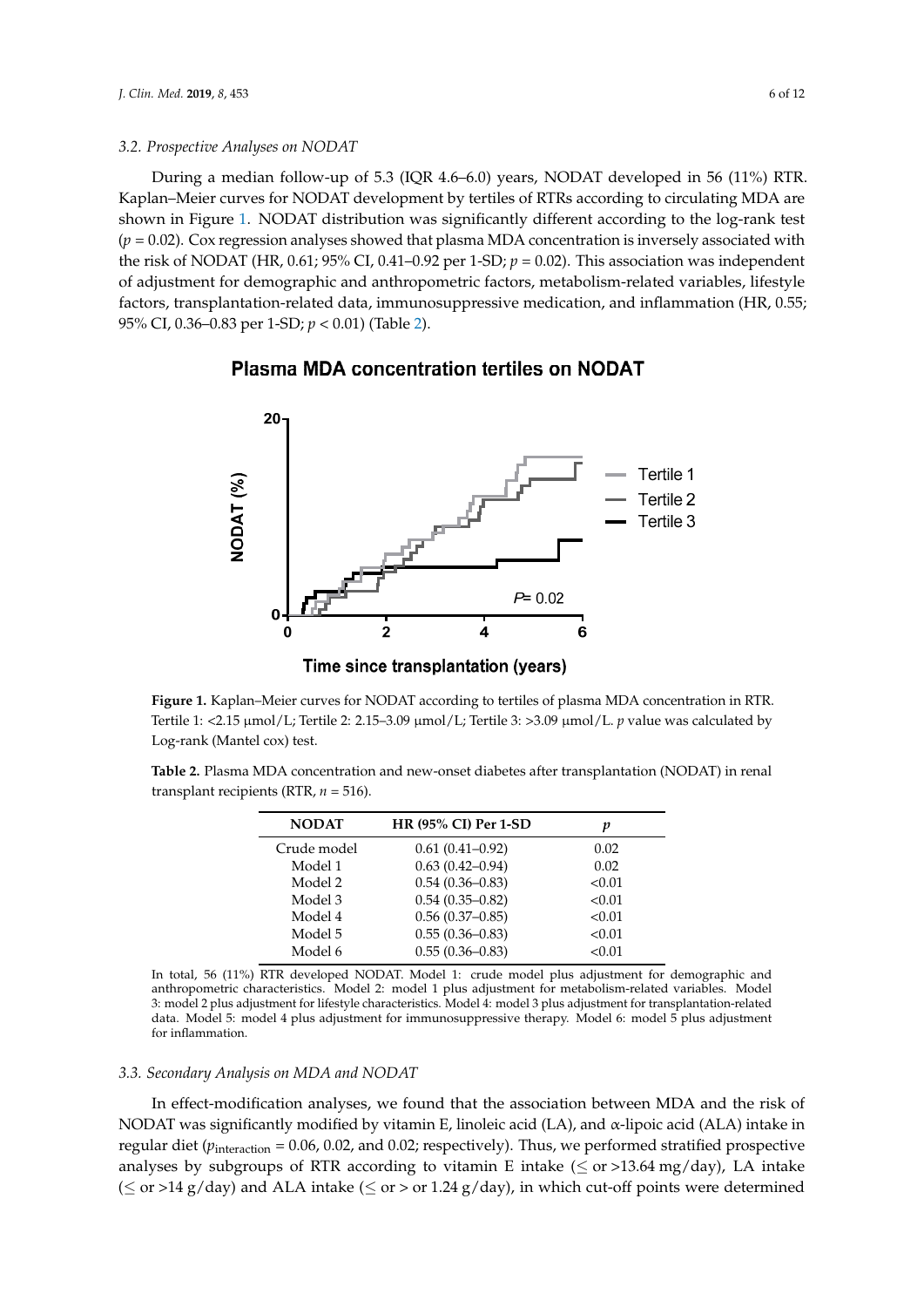so they would allow an as much as possible similar number of events in each subgroup. In each subgroup we assessed the association of MDA with development of NODAT and found that MDA was significantly inversely associated with the risk of NODAT in RTR with vitamin E intake >13.6 mg/day (HR, 0.52; 95% CI, 0.29-0.94 per 1-SD;  $p = 0.03$ ), LA intake >14g/day (HR, 0.49; 95% CI 0.28-0.86 per 1-SD; *p* = 0.01), or ALA intake >1.24g/day (HR 0.42, 95% CI, 0.23–0.76 per 1-SD; *p* < 0.01), but not in the subgroups of relatively low intake (Figure [2\)](#page-6-0).

<span id="page-6-0"></span>

HR adjusted for age, sex, BMI, plasma glucose, HbA1c, smoking status, alcohol intake, and SQUASH  $\alpha$ ssome and obeym **Figure 2.** Stratified analysis of the association of plasma MDA concentrations with NODAT. \* For the association between MDA and NODAT. HR are reported per 1-SD increase in plasma MDA concentration. Nutrient intake was adjusted for total energy intake according to the residual method. score are shown.

Further, we performed Cox regression analyses with adjustment for these variables to explore if they might also be potential confounders. The association between MDA and NODAT was not 1-SD;  $p < 0.01$ ), ALA intake (HR, 0.55; 95% CI, 0.36–0.83 per 1-SD;  $p < 0.01$ ), or LA intake (HR, 0.56; 95% CI, 0.37–0.84 per 1-SD;  $p < 0.01$ ). significantly modified by additional adjustment for vitamin E intake (HR, 0.52; 95% CI, 0.34–0.81 per

### 3.4. Prospective Analysis on All-Cause Mortality, Cardiovascular Mortality, and Graft Failure

During the same median follow up of 5.3 (IQR 4.6–5.9) years, 86 (17%) RTRs died, 29 (6%) from *3.4. Prospective Analysis on All-Cause Mortality, Cardiovascular Mortality, and Graft Failure*  MDA concentration was not significantly associated with the risk of all-cause mortality (HR, 0.96; 95% CI, 0.73–1.25 per 1-SD; *p* = 0.74), cardiovascular mortality (HR, 0.81; 95% CI, 0.58–1.13 per 1-SD; *p* = 0.21), nor death-censored graft failure (HR, 0.89; 95% CI, 0.65–1.23 per 1-SD; *p* = 0.49). Further adjustments did not materially change these findings (Tables S1–S3). cardiovascular cause and 57 (11%) developed graft failure. In crude Cox regression analysis, plasma

#### *p*  $\alpha$ ,  $D$ **iscussion 4. Discussion**

In a large cohort of stable RTR, we showed first that plasma MDA is directly associated with of NODAT. This association remained present independent of potential confounders, including BMI, baseline glucose concentration and immunosuppressive therapy. Daily dietary intake of antioxidant fatty acids, e.g., vitamin E, LA and ALA were a significant effect-modifier of this association. No association was found whatsoever between MDA and all-cause mortality, cardiovascular mortality, or graft failure. These findings agree with developing evidence that proposes that oxidative status plays an important role in glucose homeostasis  $[10-13]$  $[10-13]$ . plasma glucose concentration. Second, plasma MDA is inversely associated with long-term risk

Experimental work has shown that reactive oxygen species (ROS) are part of intracellular insulin signal transmission [\[10,](#page-9-9)[11\]](#page-9-17). ROS are upregulated in response to insulin and help to further up-regulate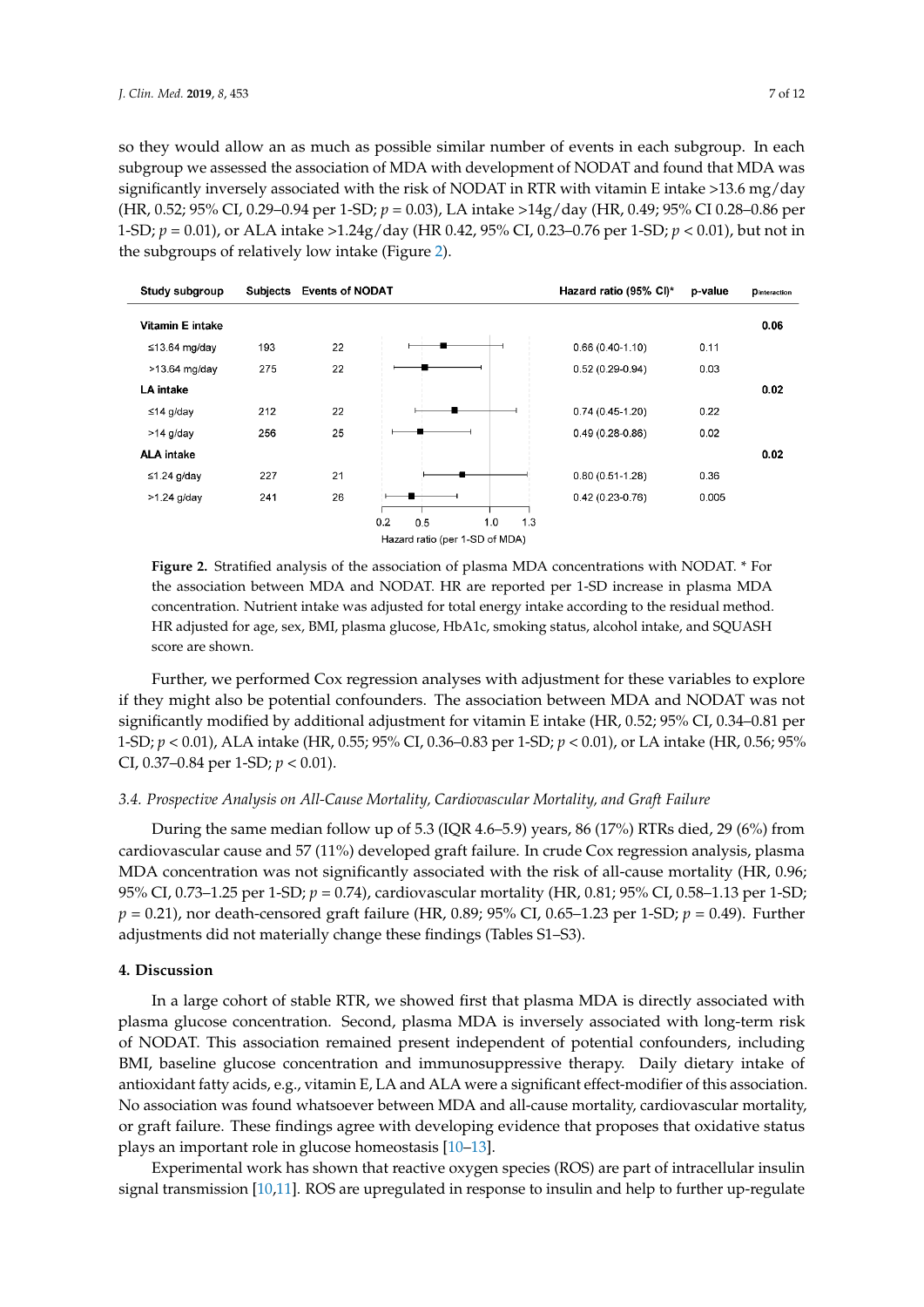glucose-metabolism associated pathways related, e.g., with insulin-induced aerobic glycolysis [\[13\]](#page-9-10). Furthermore, ROS seem to have an effect on enzymes essential for catalytic activity, increasing glucose intake by skeletal muscle cells and glucose transport in adipocytes [\[11\]](#page-9-17). Also, human studies have shown that: (i) patients with severe deficiency of plasmatic antioxidants maintain supranormal insulin sensitivity, compared to healthy subjects, even if they are obese [\[12\]](#page-9-18) and (ii) antioxidant molecules supplementation abrogates the usually generated increase in insulin sensitivity of patients on exercise interventions [\[32\]](#page-10-12). The current study, performed in a high-risk of new-onset diabetes population, provides for the first-time prospective evidence in line with aforementioned basic studies, and may further support the postulate of James Watson, according to which, diabetes mellitus may be caused by an incapacity of the cell to produce an oxidative redox environment [\[14\]](#page-9-11).

Controversy may arise from data that has shown higher plasma MDA concentration in patients with diabetes mellitus than in healthy controls [\[8\]](#page-9-7), and in patients who develop diabetes-related complications than in those without them [\[9\]](#page-9-8). However, it is known that ROS—as intracellular messengers—can generate opposite cellular effects. ROS can activate specific pathways whose products interfere with insulin signaling, e.g., the activation of the redox-sensitive nuclear factor-kappa beta (NF-kB) leads to the expression of cytokines such as tumoral necrosis factor  $\alpha$  (TNF- $\alpha$ ), and interleukins (ILs) such as IL-1β and IL-6 and all these products have a quenching effect on insulin signaling [\[11\]](#page-9-17). On the other hand, as mentioned before, ROS can activate signaling pathways important to fulfil insulin functions. Also, they are known to be themselves and stimuli to increase cellular antioxidant capacity [\[33\]](#page-10-13) by the activation of specific response elements known as Nuclear factor-erythroid related factor 2- antioxidant response elements (Nrf2-ARE); this induction of endogenous antioxidant mechanisms by ROS has been specifically named mitochondrial hormesis and has gained interest in the last years [\[34\]](#page-10-14), as it is proposed that, contrary to traditional thinking, ROS are not merely deleterious but they are necessary to reach oxidative balance inside the cell. Intensity, location, duration, and concentration of the oxidant stimulus seem to be crucial in defining whether ROS have a physiological or a pathological outcome. However, the specific thresholds that spawn the differential responses have not been determined yet [\[10](#page-9-9)[,11\]](#page-9-17). This also might be a potential explanation of why studies regarding antioxidant supplementation have not shown to be beneficial in RTR [\[35\]](#page-10-15), and why we did not find an association between OS and mortality, cardiovascular mortality, or graft failure.

Our data also provided evidence that LA, ALA, and vitamin E intake modify the association between MDA and NODAT. Conceivable interpretations of these findings are as follows: MDA is formed after the peroxidation of double bonds of unsaturated fatty acids such as LA [\[7\]](#page-9-6). Food containing important amounts of unsaturated fatty acids usually also contain substantial amounts of vitamin E, which prevents them from rancidification [\[36\]](#page-10-16). It is possible that in this context, high MDA concentration is a marker of a diet rich in antioxidants and unsaturated fatty acids, which has been suggested to reduce diabetes incidence [\[16,](#page-9-13)[37\]](#page-10-17). However, when we adjusted for intake of these nutrients to evaluate them as potential confounders, the association between MDA and NODAT remained materially unaltered. An alternative explanation might be the aforementioned Nrf2-ARE pathway. This pathway has been of particular interest in the study of antioxidant molecules as therapeutic interventions, because previous authors have proposed that these interventions could show beneficial results if they were combined with unsaturated fatty acids as precursors of oxidative stress [\[38\]](#page-10-18). The rationale is that through Nrf2-ARE pathway activation, provision of pro-oxidant and antioxidants agents would trigger the antioxidant cellular defenses [\[33\]](#page-10-13), thus yielding cell precondition to new oxidative challenges [\[39\]](#page-10-19), and ultimately allowing cells to reach hormesis. This fits with our findings that high levels of MDA, although significantly inversely associated with NODAT in all our population, showed a stronger association in the patients with relatively higher intake of antioxidant in regular diet according to our subgroup analyses. Our findings might also support previous suggestions of potential protector effect of antioxidant-rich diets against NODAT [\[17\]](#page-9-14).

The present study has several strengths. To the extent of our knowledge, it comprises the largest cohort of patients at risk of new-onset diabetes after transplantation in which the relationship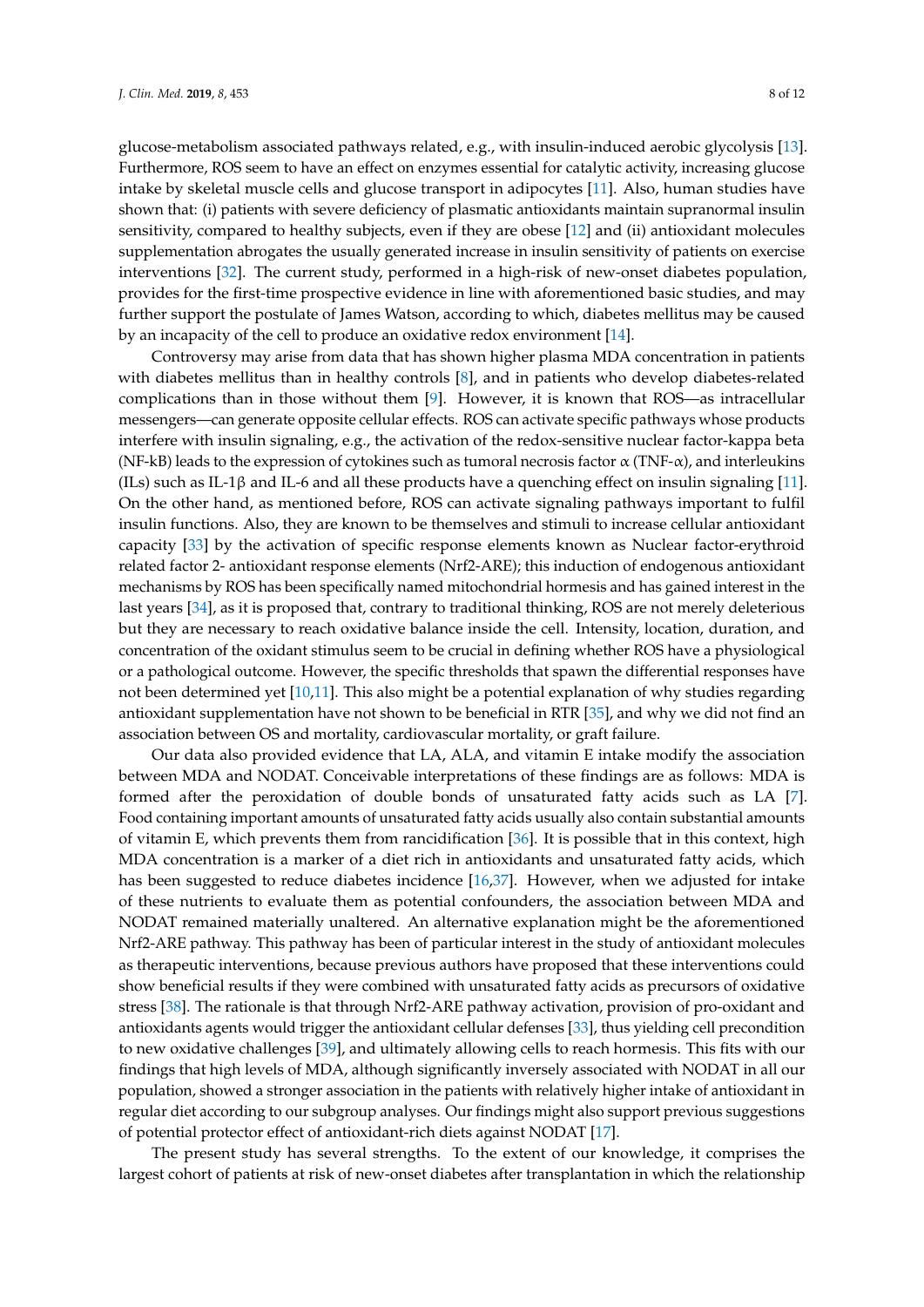between oxidative stress and NODAT has been evaluated. Moreover, our extensively phenotyped cohort allowed us to control for several potential confounders, among which anthropometric measurements, smoking status, baseline glucose metabolism markers, and immunosuppressive therapy were accounted for. Furthermore, NODAT cases were diagnosed according to International Expert Panel recommendations that were based on American Diabetes Association criteria [\[28\]](#page-10-8), which agrees with usual clinical practice in transplant centers. Another strength of the study is that we included only stable RTRs who were 1-year post-transplantation, resulting in exclusion of transient post-transplantation hyperglycemia in NODAT diagnosis. Hyperglycemia is extremely common in the early posttransplant period and can occur as a result of rejection therapy, infections, and other critical conditions. Therefore, the formal diagnosis of NODAT in RTRs should only be based on likely maintenance of immunosuppression, stable kidney function, and absent acute infections [\[29\]](#page-10-9). The present study also has several limitations. It was carried out in a center with over-representation of Caucasian population, which calls prudence to extrapolation of our results to populations of other ethnicities. Another limitation of our study is that we only measured MDA concentrations in baseline samples. Most epidemiological studies use a single baseline measurement to predict outcomes, which adversely affects predictive properties of variables associated with outcomes. If intraindividual variability of predictive biomarkers is taken into account, this results in strengthening of predictive properties that, despite sometimes containing considerable intraindividual day-to-day variation, also existed for single measurements of these biomarkers [\[40](#page-11-0)[,41\]](#page-11-1). The higher the intraindividual day-to-day variation is, the greater one would expect the benefit of repeated measurement for prediction of outcomes [\[40](#page-11-0)[,41\]](#page-11-1). Next, although MDA has been the most commonly used OS biomarker in studies regarding glucose metabolism [\[9,](#page-9-8)[10\]](#page-9-9), further studies may want to account for other OS biomarkers to further validate our findings. Finally, the observational nature of this study makes it difficult to discern whether high levels of MDA are protective against NODAT or merely a marker of lower risk for NODAT; and, as with any observational study, residual confounding may have existed despite the substantial number of potentially confounding factors for which we adjusted, including well identified risk factors for NODAT.

In conclusion, plasma MDA concentration is inversely and independently associated with long-term risk of NODAT in stable RTR. This study provided for the first time relevant prospective data on the role of oxidative stress on glucose metabolism in a high-risk of diabetes population. This may further support already published basic studies and further promote studies to widen our knowledge on the role of oxidative stress in the pathophysiological mechanisms leading to diabetes and NODAT, which might be of relevant use in exploring novel therapeutic approaches to prevent and treat NODAT; also, it indicates that studies exploring antioxidant supplementation in RTR should explore and report metabolic outcomes in the long-term.

**Supplementary Materials:** The following are available online at [http://www.mdpi.com/2077-0383/8/4/453/s1,](http://www.mdpi.com/2077-0383/8/4/453/s1) Table S1: Plasma MDA concentration and all-cause mortality in RTR, Table S2: Plasma MDA concentration and cardiovascular mortality in RTR, Table S3: Plasma MDA concentration and dead-censored graft failure in RTR.

**Author Contributions:** Data curation, M.Y.-C., C.G.S., A.W.G.-N., and S.J.L.B.; Formal analysis, M.Y.-C., C.G.S. and A.W.G.-N.; Funding acquisition, M.Y.-C., C.G.S., and S.J.L.B.; Investigation, R.O.B.G., S.P.B., G.R., T.E., R.R., J.M.G., G.J.N. and S.J.L.B.; Methodology, G.R., T.E., J.M.G. and G.J.N.; Project administration, R.O.B.G., S.P.B., G.J.N. and S.J.L.B.; Resources, R.O.B.G. and S.P.B.; Supervision, R.R., G.J.N., and S.J.L.B.; Writing – original draft, M.Y.-C. and C.G.S.; Writing – review & editing, M.Y.-C., C.G.S., R.R. and S.J.L.B.

**Funding:** This study was based on the TransplantLines Food and Nutrition Biobank and Cohort Study (TxL-FN), which was funded by the Top Institute Food and Nutrition of the Netherlands (grant A-1003). The study is registered at <clinicaltrials.gov> under number NCT02811835.

**Acknowledgments:** Plasma MDA concentration was measured by Faizan et al. at the institute of Human Nutrition and Food Science, Christian Albrechts University of Kiel, Germany.

**Conflicts of Interest:** The authors declare no conflict of interest. The funders had no role in the design of the study; in the collection, analyses, or interpretation of data; in the writing of the manuscript, or in the decision to publish the results.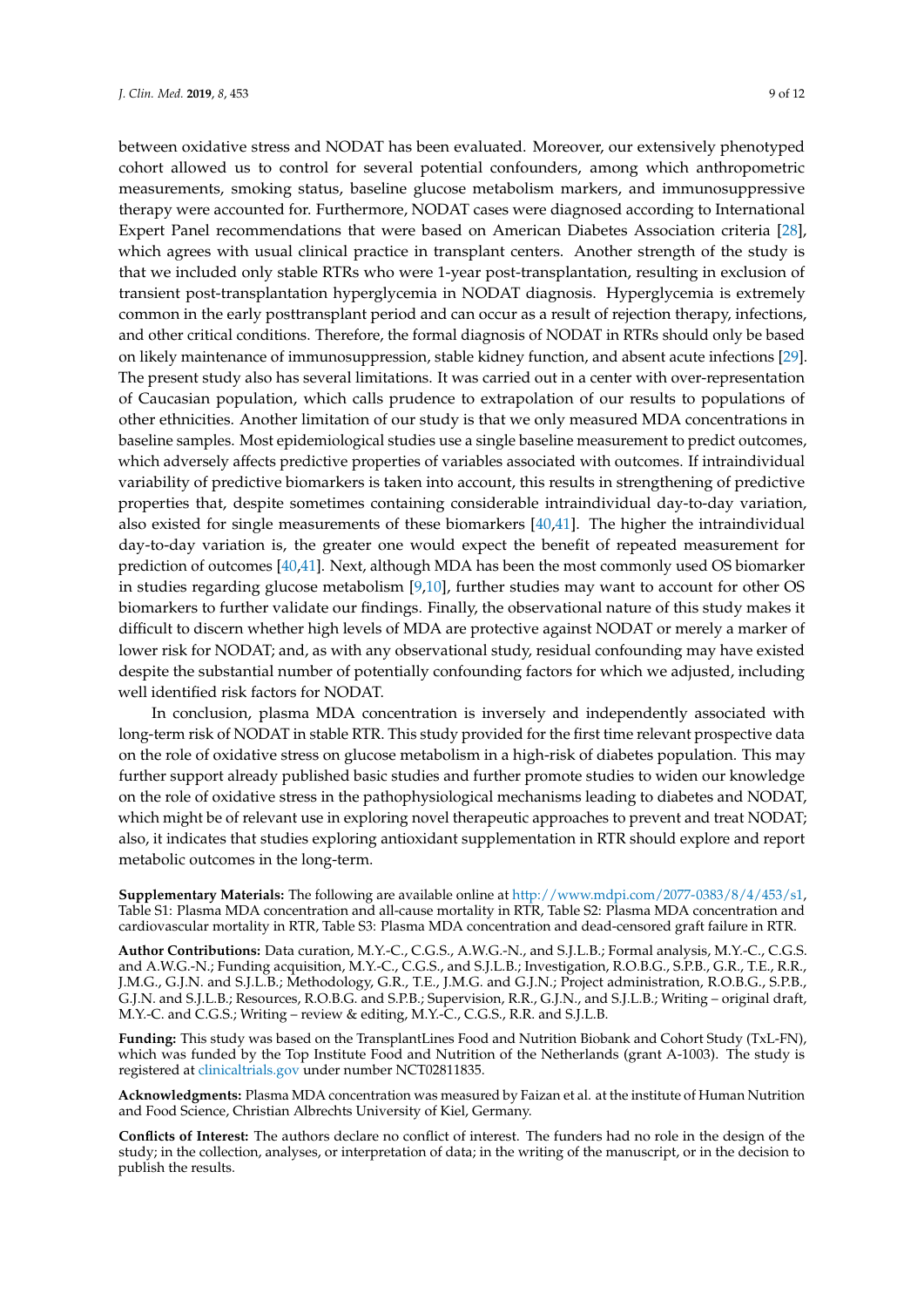### **References**

- <span id="page-9-0"></span>1. Montori, V.M.; Basu, A.; Erwin, P.J.; Velosa, J.A.; Gabriel, S.E.; Kudva, Y.C. Posttransplantation diabetes: A systematic review of the literature. *Diabetes Care* **2002**, *25*, 583–592. [\[CrossRef\]](http://dx.doi.org/10.2337/diacare.25.3.583)
- <span id="page-9-1"></span>2. Rodrigo, E.; Fernandez-Fresnedo, G.; Valero, R.; Ruiz, J.C.; Pinera, C.; Palomar, R.; González-Cotorruelo, J.; Gómez-Alamillo, C.; Arias, M. New-Onset Diabetes after Kidney Transplantation: Risk Factors. *J. Am. Soc. Nephrol.* **2006**, *17*, S291–S295. [\[CrossRef\]](http://dx.doi.org/10.1681/ASN.2006080929)
- <span id="page-9-2"></span>3. Kaposztas, Z.; Gyurus, E.; Kahan, B.D. New-onset diabetes after renal transplantation: Diagnosis; incidence; risk factors; impact on outcomes; and novel implications. *Transplant. Proc.* **2011**, *43*, 1375–1394. [\[CrossRef\]](http://dx.doi.org/10.1016/j.transproceed.2011.04.008)
- <span id="page-9-3"></span>4. Woodward, R.S.; Schnitzler, M.A.; Baty, J.; Lowell, J.A.; Lopez-Rocafort, L.; Haider, S.; Woodworth, T.G.; Brennan, D.C. Incidence and cost of new onset diabetes mellitus among U.S. wait-listed and transplanted renal allograft recipients. *Am. J. Transplant.* **2003**, *3*, 590–598. [\[CrossRef\]](http://dx.doi.org/10.1034/j.1600-6143.2003.00082.x)
- <span id="page-9-4"></span>5. Cosio, F.G.; Pesavento, T.E.; Osei, K.; Henry, M.L.; Ferguson, R.M. Post-transplant diabetes mellitus: Increasing incidence in renal allograft recipients transplanted in recent years. *Kidney Int.* **2001**, *59*, 732–737. [\[CrossRef\]](http://dx.doi.org/10.1046/j.1523-1755.2001.059002732.x)
- <span id="page-9-5"></span>6. Pérez Fernandez, R.; Martín Mateo, M.C.; De Vega, L.; Bustamante Bustamante, J.; Herrero, M.; Bustamante Munguira, E. Antioxidant enzyme determination and a study of lipid peroxidation in renal transplantation. *Ren. Fail* **2002**, *24*, 353–359. [\[CrossRef\]](http://dx.doi.org/10.1081/JDI-120005369)
- <span id="page-9-6"></span>7. Tsikas, D. Assessment of lipid peroxidation by measuring malondialdehyde (MDA) and relatives in biological samples, Analytical and biological challenges. *Anal. Biochem.* **2017**, *524*, 13–30. [\[CrossRef\]](http://dx.doi.org/10.1016/j.ab.2016.10.021)
- <span id="page-9-7"></span>8. Noberasco, G.; Odetti, P.; Boeri, D.; Maiello, M.; Adezati, L. Malondialdehyde (MDA) level in diabetic subjects. Relationship with blood glucose and glycosylated hemoglobin. *Biomed. Pharmacother.* **1991**, *45*, 193–196. [\[CrossRef\]](http://dx.doi.org/10.1016/0753-3322(91)90107-5)
- <span id="page-9-8"></span>9. Zavar-Reza, J.; Shahmoradi, H.; Mohammadyari, A.; Mohammadbeigi, M.; Hosseini, R.; Vakili, M.; Barabadi, T.; DaneshPouya, F.; Tajik-kord, M.; Shahmoradi, E. Evaluation of Malondialdehyde (MDA) in type 2 diabetic Patients with Coronary Artery Disease (CAD). *J. Biol. Today's World* **2014**, *3*, 129–132. [\[CrossRef\]](http://dx.doi.org/10.15412/J.JBTW.01030602)
- <span id="page-9-9"></span>10. Zhang, Z.; Zhou, S.; Jiang, X.; Wang, Y.H.; Li, F.; Wang, Y.G.; Zheng, Y.; Cai, L. The role of the Nrf2/Keap1 pathway in obesity and metabolic syndrome. *Rev. Endocr. Metab. Disord.* **2015**, *16*, 35–45. [\[CrossRef\]](http://dx.doi.org/10.1007/s11154-014-9305-9)
- <span id="page-9-17"></span>11. Sottero, B.; Gargiulo, S.; Russo, I.; Barale, C.; Poli, G.; Cavalot, F. Postprandial Dysmetabolism and Oxidative Stress in Type 2 Diabetes: Pathogenetic Mechanisms and Therapeutic Strategies. *Med. Res. Rev.* **2015**, *35*, 968–1031. [\[CrossRef\]](http://dx.doi.org/10.1002/med.21349) [\[PubMed\]](http://www.ncbi.nlm.nih.gov/pubmed/25943420)
- <span id="page-9-18"></span>12. Schoenmakers, E.; Agostini, M.; Mitchell, C.; Schoenmakers, N.; Papp, L.; Rajanayagam, O.; Padidela, R.; Ceron-Gutierrez, L.; Doffinger, R.; Prevosto, C.; et al. Mutations in the selenocysteine insertion sequence-binding protein 2 gene lead to a multisystem selenoprotein deficiency disorder in humans. *J. Clin. Investig.* **2010**, *120*, 4220–4235. [\[CrossRef\]](http://dx.doi.org/10.1172/JCI43653) [\[PubMed\]](http://www.ncbi.nlm.nih.gov/pubmed/21084748)
- <span id="page-9-10"></span>13. Li, Q.; Liu, X.; Yin, Y.; Zheng, J.T.; Jiang, C.F.; Wang, J.; Shen, H.; Li, C.Y.; Wang, M.; Liu, L.Z.; et al. Insulin Regulates Glucose Consumption and Lactate Production through Reactive Oxygen Species and Pyruvate Kinase M2. *Oxid. Med. Cell. Longev.* **2014**, *2014*, 504953. [\[CrossRef\]](http://dx.doi.org/10.1155/2014/504953) [\[PubMed\]](http://www.ncbi.nlm.nih.gov/pubmed/24895527)
- <span id="page-9-11"></span>14. Watson, J.D. Type 2 diabetes as a redox disease. *Lancet* **2014**, *383*, 841–843. [\[CrossRef\]](http://dx.doi.org/10.1016/S0140-6736(13)62365-X)
- <span id="page-9-12"></span>15. Meigs, J.B.; Larson, M.G.; Fox, C.S.; Keaney, J.F.; Vasan, R.S.; Benjamin, E.J. Association of Oxidative Stress, Insulin Resistance, and Diabetes Risk Phenotypes: the Framingham Offspring Study. *Diabetes Care* **2007**, *30*, 2529–2535. [\[CrossRef\]](http://dx.doi.org/10.2337/dc07-0817) [\[PubMed\]](http://www.ncbi.nlm.nih.gov/pubmed/17586736)
- <span id="page-9-13"></span>16. Montonen, J.; Knekt, P.; Järvinen, R.; Reunanen, A. Dietary Antioxidant Intake and Risk of Type 2 Diabetes. *Diabetes Care* **2004**, *27*, 362–366. [\[CrossRef\]](http://dx.doi.org/10.2337/diacare.27.2.362)
- <span id="page-9-14"></span>17. Osté, M.C.J.; Corpeleijn, E.; Navis, G.J.; Keyzer, C.A.; Soedamah-Muthu, S.S.; van den Berg, E.; Postmus, D.; de Borst, M.H.; Kromhout, D.; Bakker, S.J.L. Mediterranean style diet is associated with low risk of new-onset diabetes after renal transplantation. *BMJ Open Diabetes Res. Care* **2017**, *5*, e000283. [\[CrossRef\]](http://dx.doi.org/10.1136/bmjdrc-2016-000283)
- <span id="page-9-15"></span>18. Kidney Disease: Improving Global Outcomes (KDIGO) Transplant Work Group. KDIGO Clinical Practice Guideline for the Care of Kidney Transplant Recipients. *Am. J. Transplant.* **2009**, *9*, S1–S155. [\[CrossRef\]](http://dx.doi.org/10.1111/j.1600-6143.2009.02834.x)
- <span id="page-9-16"></span>19. van den Berg, E.; Engberink, M.F.; Brink, E.J.; van Baak, M.A.; Gans, R.O.; Navis, G.; Bakker, S.J. Dietary protein, blood pressure and renal function in renal transplant recipients. *Br. J. Nutr.* **2013**, *109*, 1463–1470. [\[CrossRef\]](http://dx.doi.org/10.1017/S0007114512003455)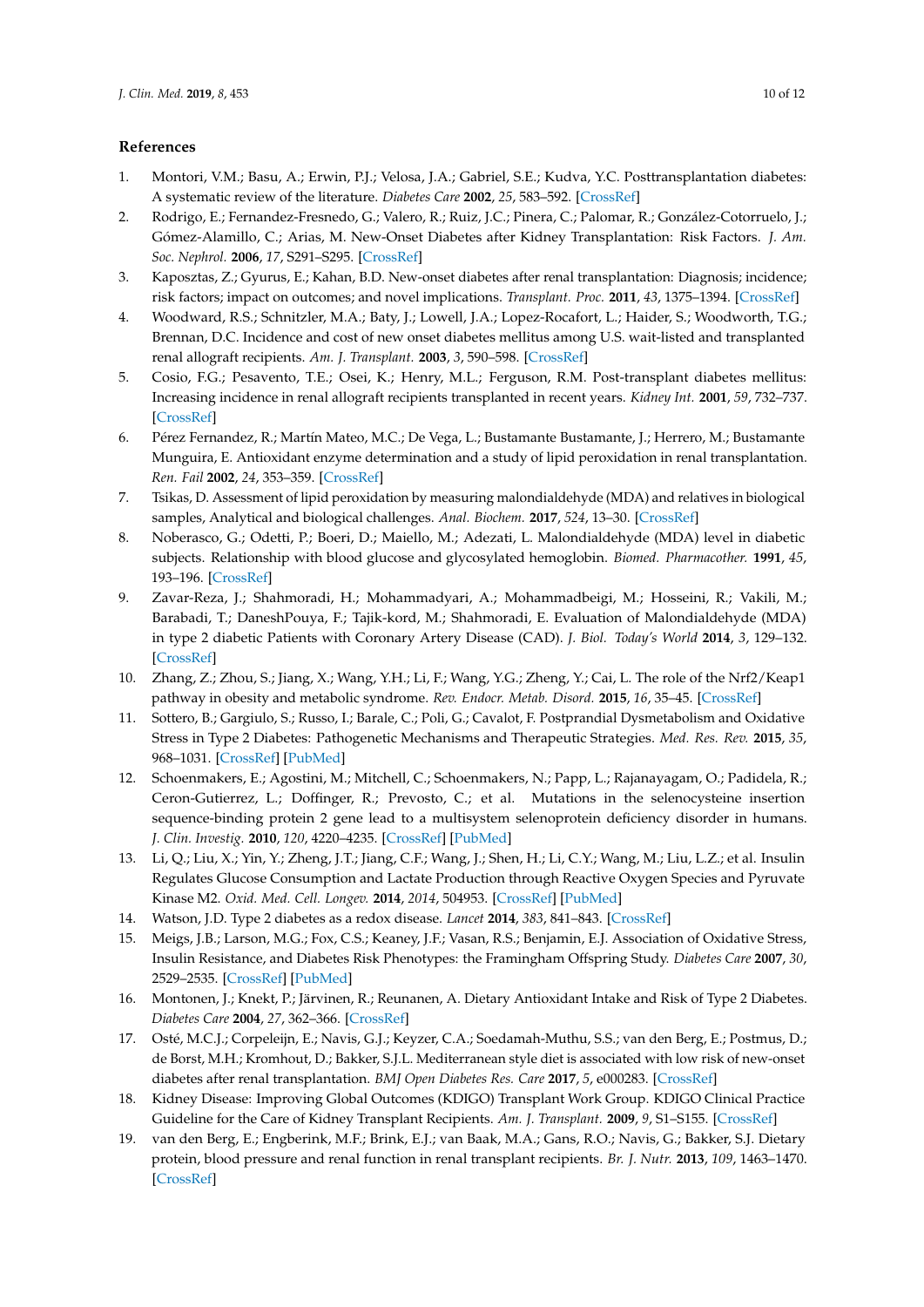- <span id="page-10-0"></span>20. van den Berg, E.; Geleijnse, J.M.; Brink, E.J.; van Baak, M.A.; Homan van der Heide, J.J.; Gans, R.O.; Navis, G.; Bakker, S.J. Sodium intake and blood pressure in renal transplant recipients. *Nephrol. Dial. Transplant.* **2012**, *27*, 3352–3359. [\[CrossRef\]](http://dx.doi.org/10.1093/ndt/gfs069)
- <span id="page-10-1"></span>21. Wendel-Vos, G.C.W.; Schuit, A.J.; Saris, W.H.; Kromhout, D. Reproducibility and relative validity of the short questionnaire to assess health-enhancing physical activity. *J. Clin. Epidemiol.* **2003**, *56*, 1163–1169. [\[CrossRef\]](http://dx.doi.org/10.1016/S0895-4356(03)00220-8)
- <span id="page-10-2"></span>22. Feunekes, G.I.; Van Staveren, W.A.; De Vries, J.H.; Burema, J.; Hautvast, J.G. Relative and biomarker-based validity of a food-frequency questionnaire estimating intake of fats and cholesterol. *Am. J. Clin. Nutr.* **1993**, *58*, 489–496. [\[CrossRef\]](http://dx.doi.org/10.1093/ajcn/58.4.489) [\[PubMed\]](http://www.ncbi.nlm.nih.gov/pubmed/8379504)
- <span id="page-10-3"></span>23. Stichting, N. *Nederlands Voedingsstoffen Bestand, NEVO Tabel 2006*; Dutch Nutrient Database; Voorlichtingsbureau voor de voiding: The Hague, The Netherlands, 2006.
- <span id="page-10-4"></span>24. Willett, W.C.; Howe, G.R.; Kushi, L.H. Adjustment for total energy intake in epidemiologic studies. *Am. J. Clin. Nutr.* **1997**, *65*, 1220S–1228S. [\[CrossRef\]](http://dx.doi.org/10.1093/ajcn/65.4.1220S)
- <span id="page-10-5"></span>25. De Vries, A.P.; Bakker, S.J.; Van Son, W.J.; Van Der Heide, J.J.; Ploeg, R.J.; The, H.T.; de Jong, P.E.; Gans, R.O. Metabolic Syndrome Is Associated with Impaired Long-term Renal Allograft Function; Not All Component criteria Contribute Equally. *Am. J. Transplant.* **2004**, *4*, 1675–1683. [\[CrossRef\]](http://dx.doi.org/10.1111/j.1600-6143.2004.00558.x) [\[PubMed\]](http://www.ncbi.nlm.nih.gov/pubmed/15367224)
- <span id="page-10-6"></span>26. Levey, A.S.; Stevens, L.A.; Schmid, C.H.; Zhang, Y.L.; Castro, A.F.; Feldman, H.I.; Kusek, J.W.; Eggers, P.; Van Lente, F.; Greene, T.; et al. A new equation to estimate glomerular filtration rate. *Ann. Intern. Med.* **2009**, *150*, 604–612. [\[CrossRef\]](http://dx.doi.org/10.7326/0003-4819-150-9-200905050-00006) [\[PubMed\]](http://www.ncbi.nlm.nih.gov/pubmed/19414839)
- <span id="page-10-7"></span>27. Faizan, M.; Esatbeyoglu, T.; Bayram, B.; Rimbach, G. A fast and validated method for the determination of malondialdehyde in fish liver using high-performance liquid chromatography with a photodiode array detector. *J. Food Sci.* **2014**, *79*, 484–488. [\[CrossRef\]](http://dx.doi.org/10.1111/1750-3841.12412) [\[PubMed\]](http://www.ncbi.nlm.nih.gov/pubmed/24621264)
- <span id="page-10-8"></span>28. Davidson, J.; Wilkinson, A.; Dantal, J.; Dotta, F.; Haller, H.; Hernandez, D.; Kasiske, B.L.; Kiberd, B.; Krentz, A.; Legendre, C.; et al. New-onset diabetes after transplantation: 2003 international concensus guidelines. *Transplantation* **2003**, *75*, S3–S24. [\[CrossRef\]](http://dx.doi.org/10.1097/01.TP.0000069952.49242.3E) [\[PubMed\]](http://www.ncbi.nlm.nih.gov/pubmed/12775942)
- <span id="page-10-9"></span>29. Sharif, A.; Hecking, M.; De Vries, A.P.J.; Porrini, E.; Hornum, M.; Rasoul-Rockenschaub, S.; Berlakovich, G.; Krebs, M.; Kautzky-Willer, A.; Schernthaner, G.; et al. Proceedings From an International Consensus Meeting on Posttransplantation Diabetes Mellitus, Recommendations and Future Directions. *Am. J. Transpl.* **2014**, *14*, 1992–2000. [\[CrossRef\]](http://dx.doi.org/10.1111/ajt.12850)
- <span id="page-10-10"></span>30. Zelle, D.M.; Corpeleijn, E.; Stolk, R.P.; de Greef, M.H.; Gans, R.O.; van der Heide, J.J.; Navis, G.; Bakker, S.J. Low Physical Activity and Risk of Cardiovascular and All-Cause Mortality in Renal Transplant Recipients. *Clin. J. Am. Soc. Nephrol.* **2011**, *6*, 898–905. [\[CrossRef\]](http://dx.doi.org/10.2215/CJN.03340410)
- <span id="page-10-11"></span>31. Selvin, S. *Statistical Analysis of Epidemiologic Data*, 3rd ed.; Oxford University Press: New York, NY, USA, 2004.
- <span id="page-10-12"></span>32. Ristow, M.; Zarse, K.; Oberbach, A.; Klöting, N.; Birringer, M.; Kiehntopf, M.; Stumvoll, M.; Kahn, C.R.; Blüher, M. Antioxidants prevent health-promoting effects of physical exercise in humans. *Proc. Natl. Acad. Sci. USA* **2009**, *106*, 8665–8670. [\[CrossRef\]](http://dx.doi.org/10.1073/pnas.0903485106)
- <span id="page-10-13"></span>33. Rodrigo, R.; Prieto, J.C.; Castillo, R. Cardioprotection against ischaemia/reperfusion by vitamins C and E plus n-3 fatty acids: molecular mechanisms and potential clinical applications. *Clin. Sci. (Lond)* **2013**, *124*, 1–15. [\[CrossRef\]](http://dx.doi.org/10.1042/CS20110663)
- <span id="page-10-14"></span>34. Ristow, M.; Schmeisser, S. Extending life span by increasing oxidative stress. *Free Radic. Biol. Med.* **2011**, *51*, 327–336. [\[CrossRef\]](http://dx.doi.org/10.1016/j.freeradbiomed.2011.05.010)
- <span id="page-10-15"></span>35. Blackhall, M.L.; Coombes, J.S.; Fassett, R. The Relationship between Antioxidant Supplements and Oxidative Stress in Renal Transplant Recipients: A Review. *ASAIO J.* **2004**, *50*, 451–457. [\[CrossRef\]](http://dx.doi.org/10.1097/01.MAT.0000138077.90404.C8)
- <span id="page-10-16"></span>36. Wood, J.D.; Enser, M. Factors influencing fatty acids in meat and the role of antioxidants in improving meat quality. *Br J. Nutr* **1997**, *78*, S49–S60. [\[CrossRef\]](http://dx.doi.org/10.1079/BJN19970134)
- <span id="page-10-17"></span>37. Risérus, U.; Willett, W.C.; Hu, F.B. Dietary fats and prevention of type 2 diabetes. *Prog. Lipid Res.* **2009**, *48*, 44–51. [\[CrossRef\]](http://dx.doi.org/10.1016/j.plipres.2008.10.002)
- <span id="page-10-18"></span>38. Sotomayor, C.G.; Cortés, I.A.; Gormaz, J.G.; Vera, S.; Libuy, M.; Valls, N.; Rodrigo, R. Role of Oxidative Stress in Renal TransplantationBases for an n-3 PUFA Strategy Against Delayed Graft Function. *Curr. Med. Chem.* **2017**, *24*, 1469–1485. [\[CrossRef\]](http://dx.doi.org/10.2174/0929867324666170227115435)
- <span id="page-10-19"></span>39. Rodrigo, R.; Korantzopoulos, P.; Cereceda, M.; Asenjo, R.; Zamorano, J.; Villalabeitia, E.; Baeza, C.; Aguayo, R.; Castillo, R.; Carrasco, R.; et al. A Randomized Controlled Trial to Prevent Post-Operative Atrial Fibrillation by Antioxidant Reinforcement. *J. Am. Coll. Cardiol.* **2013**, *62*, 1457–1465. [\[CrossRef\]](http://dx.doi.org/10.1016/j.jacc.2013.07.014)